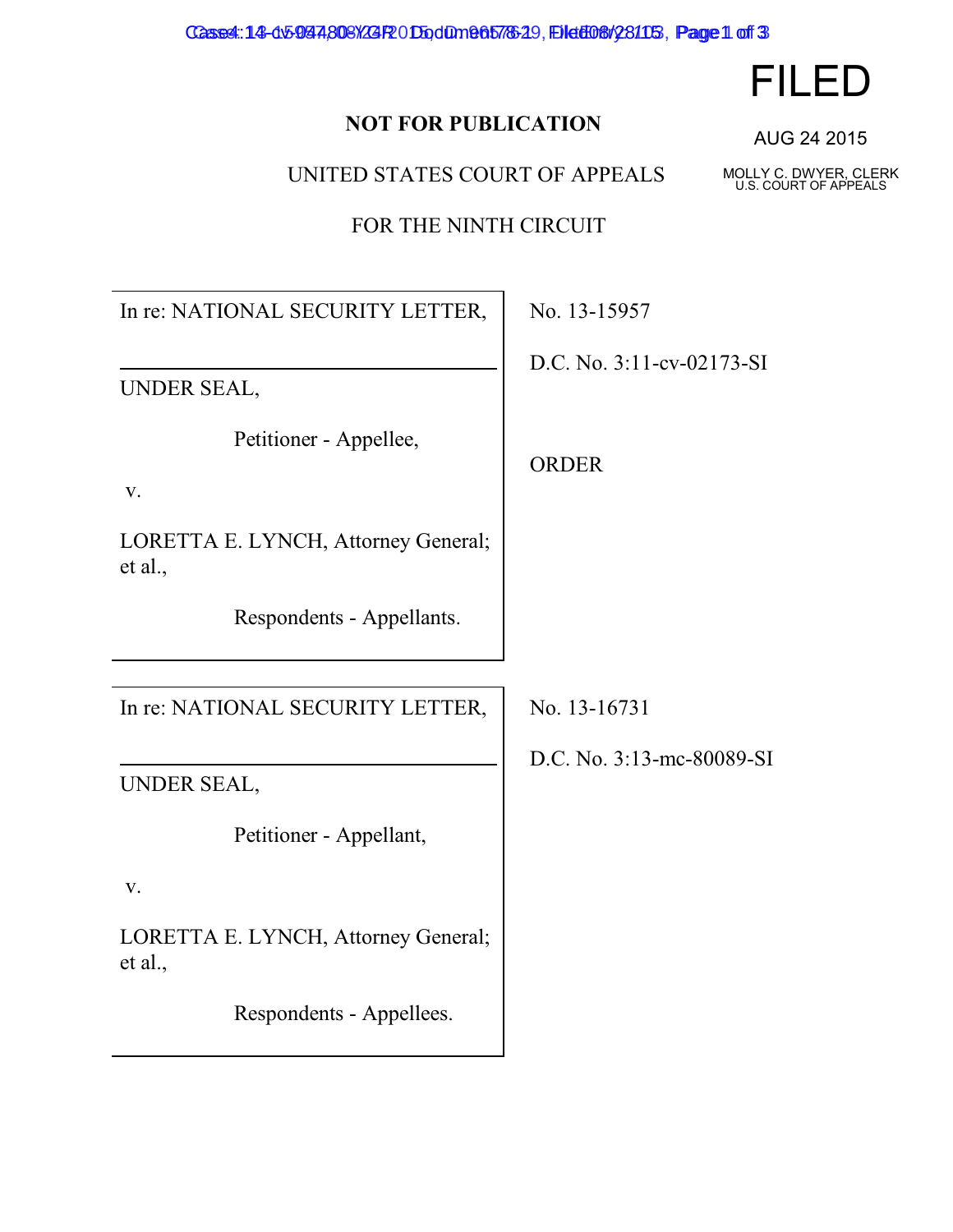## Case4: 14-05934, 808 X24 P O Dod 0m 8657639, Elet 08/28105, Page 2 of 3

In re: NATIONAL SECURITY LETTER,

UNDER SEAL,

Petitioner - Appellant,

v.

LORETTA E. LYNCH, Attorney General; et al.,

Respondents - Appellees.

No. 13-16732

D.C. No. 3:13-cv-01165-SI Northern District of California, San Francisco

ORDER

Appeal from the United States District Court for the Northern District of California Susan Illston, Senior District Judge, Presiding

Argued and Submitted October 8, 2014 San Francisco, California

Before: IKUTA, N.R. SMITH, and MURGUIA, Circuit Judges.

These consolidated appeals were submitted for decision following oral

argument on October 8, 2014. On June 2, 2015, while these appeals were pending,

Congress amended 18 U.S.C. § 2709 and 18 U.S.C. § 3511, the statutes at issue in

these appeals. *See* USA FREEDOM Act of 2015, Pub. L. No. 114-23, 129 Stat.

268 (2015). In light of the significant changes to the statutes, we conclude that a

remand to the district court is appropriate so the district court may address the

recipients' challenges to the revised statutes. *See Doe v. Gonzales*, 449 F.3d 415,